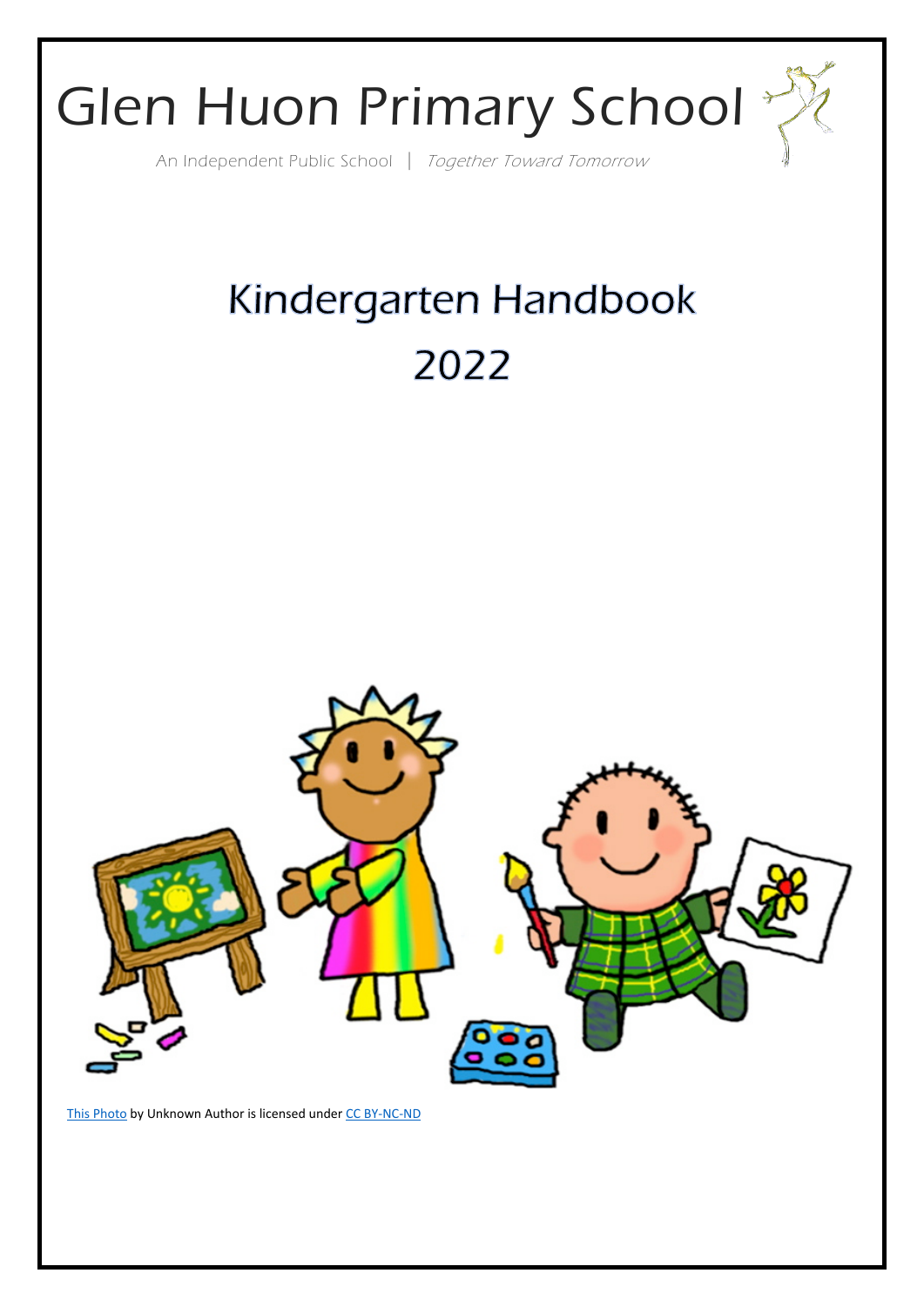## **Welcome**

Welcome to the Glen Huon School community. Kindergarten in the beginning of a wonderful learning journey where teachers and parents can work together in the best interests of the child. We hope you and your child enjoy your time at Glen Huon Primary, creating lasting memories and lifelong friendships.

**Kindergarten Vision**

#### Together Toward Tomorrow

**At Glen Huon Kindergarten we strive to provide every child the best start to their school education in a supportive and enjoyable environment, whatever their ability, whatever their needs.**

Early Childhood Education at Glen Huon Primary School makes its foundation in the whole school vision, and we believe that every child is a respected individual who is at the heart of our planning and our school, so that they can…

### **Be**

- Independent, lifelong learners who make conscious choices about how they contribute to their local and global worlds.
- Supported to explore their environment in ways that enhance their learning opportunities.

## **Belong**

- To a nurturing, respectful and supportive community that develops warm, positive relationships, in a safe, consistent way.
- To a diverse, inclusive community that celebrates and recognises the strength and talents that every individual has.

### **Become**

- The best they can be by being supported to reach their full potential through recognition of individual need.
- Lifelong learners through carefully planned, stimulating and meaningful experiences that add value to their lives.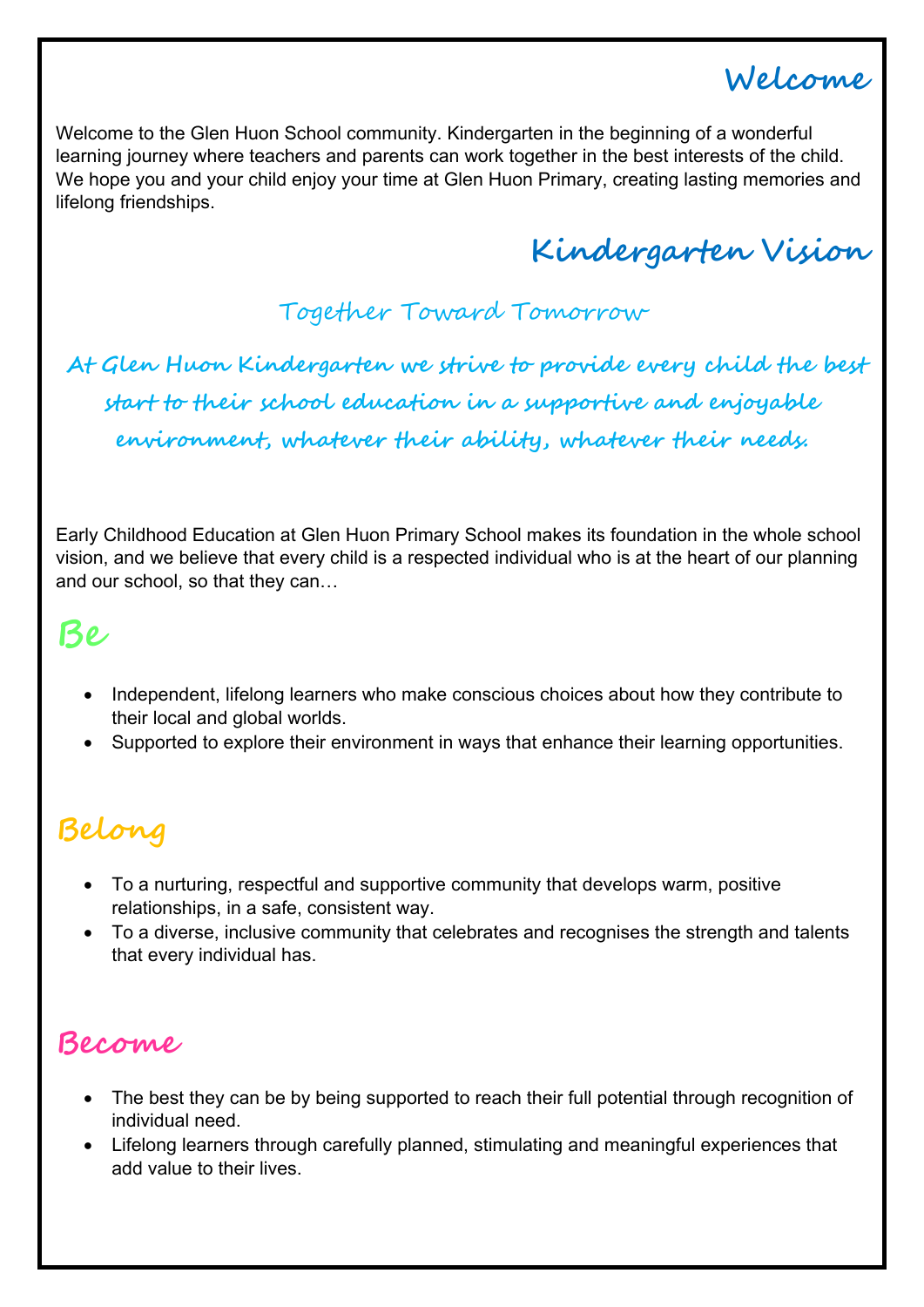## **Our Beliefs About Teaching and Learning**

Early Childhood Education at Glen Huon Primary School is premised around the overarching belief that quality teaching and learning happens when the child is firmly positioned at the centre of any planning, teaching and assessing. Every child needs a balance of play, explicit instruction and teacher-led activities that nurture them as the whole child.

### We believe that

### **All Students Learn Best When:**

- They are in a safe, supportive environment that helps them regulate their emotions.
- When they are engaged in learning
- When they know what they are supposed to be learning and what success looks like.
- When they are organised and prepared

#### and

#### Early Childhood Students also learn best when:

- They are encouraged to be positive, engaged and resilient learners
- They reflect upon and use strategies to learn self-regulation

### Teachers are providing quality instruction when:

- Students are engaged
- Individual needs/abilities are recognised and catered for
- Behaviour Management is embedded across the school
- Approaches to teaching and learning are used with flexibility
- Instruction is explicit and students know what they are learning and why

and

#### In Early Childhood it also happens when:

- There is a mix of types of play and explicit learning
- Children are guided to develop socially, emotionally and academically in a holistic fashion, in consultation and collaboration with families.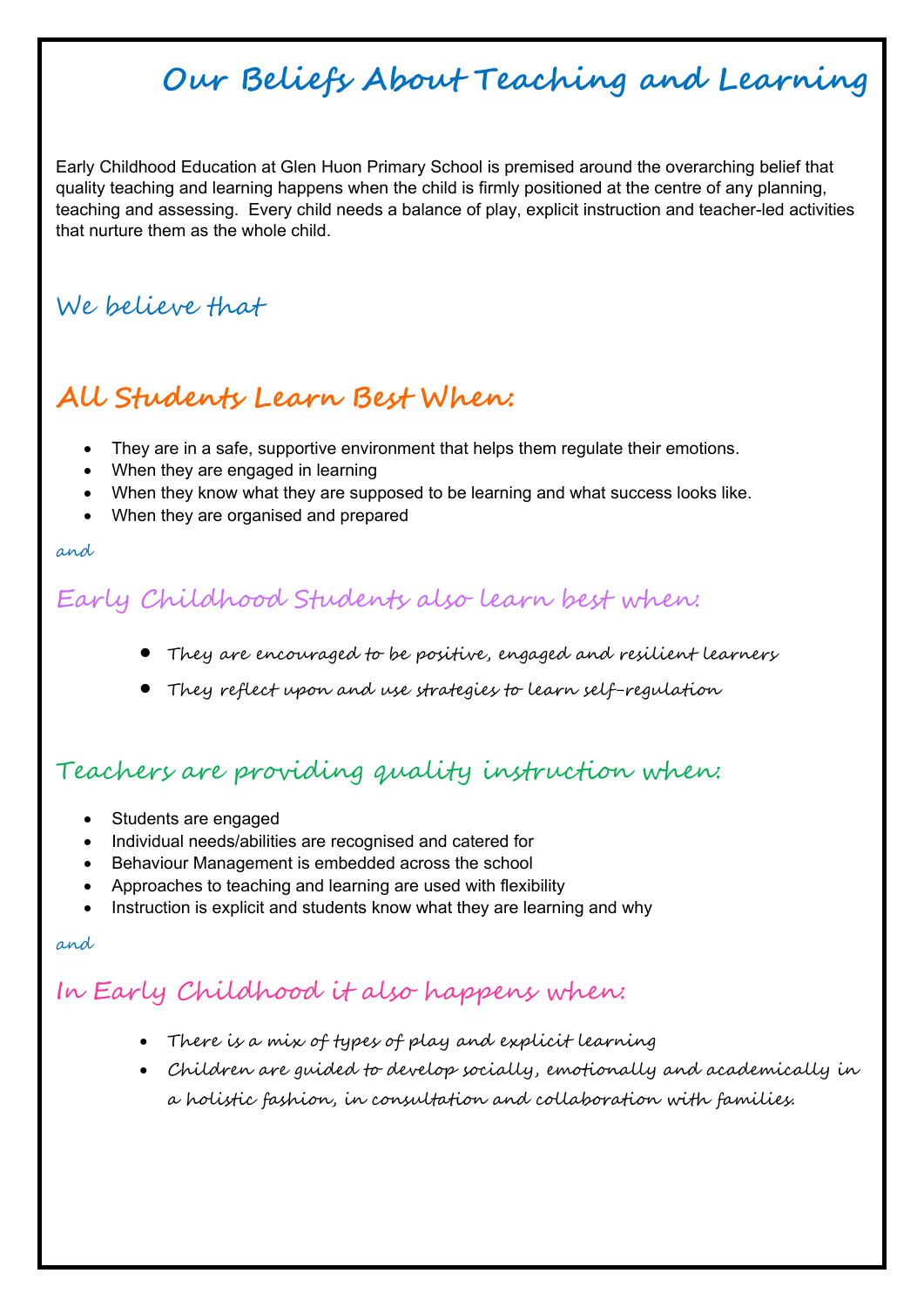## **Curriculum and Assessment**

## **Educational Program and Practice**

At Glen Huon Primary School, we use the Early Years Learning Framework (EYLF), the W.A. Kindergarten Guidelines and the West Australian Curriculum as a basis for our teaching and learning programs.

Early Childhood programs are inclusive of all developmental domains: Social-Emotional, Physical, Cognitive and Language.

In Early Childhood we build the foundations of Literacy and Numeracy that will be built upon in later years.

The curriculum is sequential and covers a scope of activities as determined by student needs.

Teachers are continually refining their practice through professional learning, professional dialogue, collaboration, peer observation and feedback.

#### **Whole School Positive Behaviour Policy**

The Whole School Approach to Behaviour Management is centred around the school expectations.

- Be Safe
- Be Respectful
- Be Responsible
- Be an Active Learner

#### **Social and Emotional Development**

In the Kindergarten there is a strong focus on teaching the children to develop their social skills to enable them to play and learn in a positive way with their peers and teachers. Social and emotional learning, personal and social capabilities are part of the learning curriculum. The curriculum is taught within four areas, self awareness, self management, social awareness and social management.

#### **Literacy**

The Whole School Approach to Teaching Literacy guides classroom practice across the school.

In Early Childhood we integrate the evidence-based approach of Letters and Sounds, as supported by the Department of Education.

There is a heavy emphasis on:

- Supporting Oral Language development
- Developing sound knowledge in a planned sequence
- Home Reading Program

#### **Numeracy**

The Whole School Approach to Teaching Mathematics guides classroom practice across the school.

- There is a strong focus on concrete development of number skills
- There is a strong focus on developing a sound understanding of the Principles of Counting to ensure a strong foundation.

There is a strong focus on play to develop concrete understandings of the mathematical world.

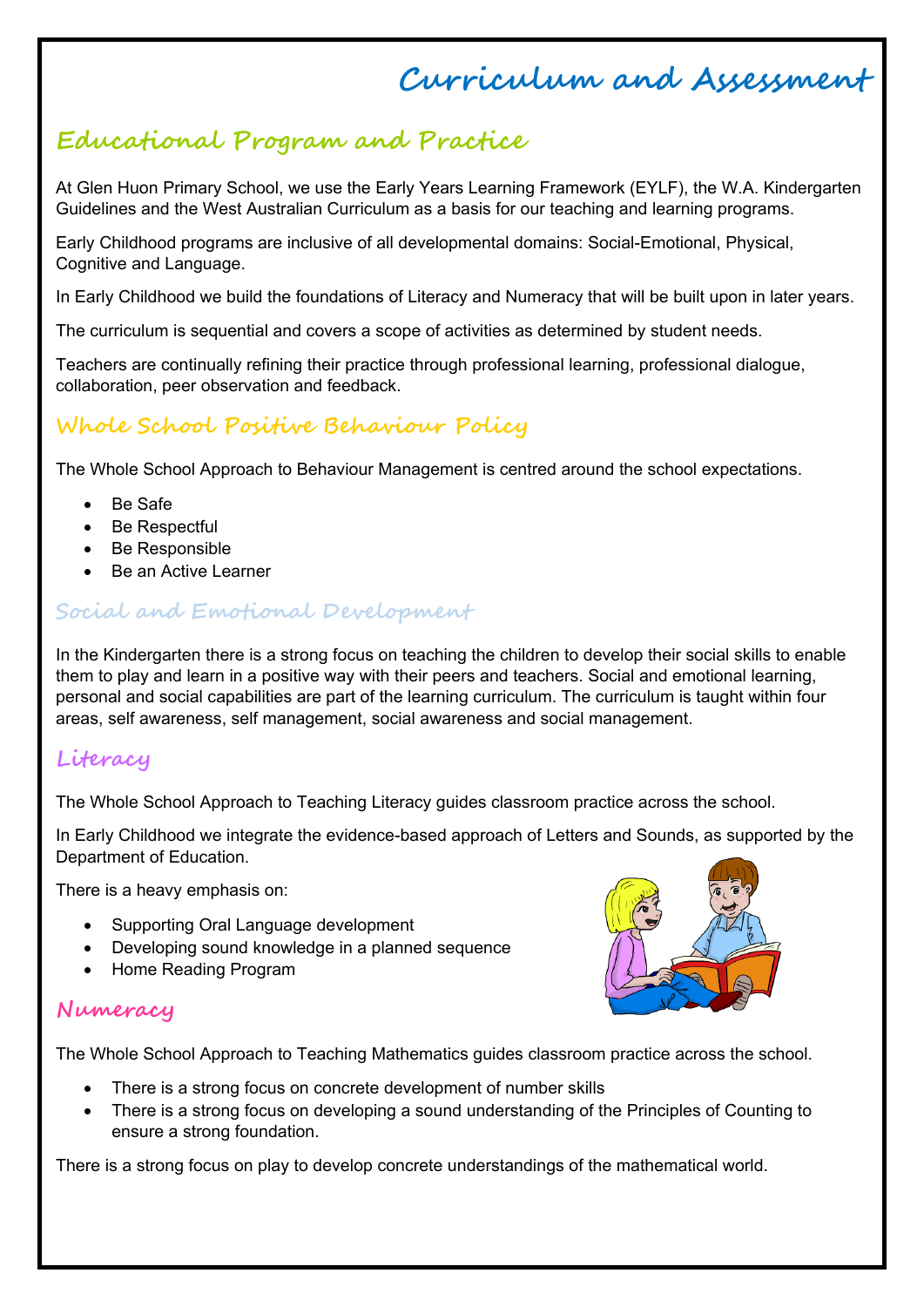#### **Physical Development**

The school has a strong focus on helping children to develop their gross and fine motor skills.

- Fundamental Movement Skills. Locomotor skills, body management skills and object control skills.
- Developing scissor and writing skills.

#### **Reporting**

Term 1 – Opportunity for an individual parent/teacher meeting

Term 2 – Written report

Term 4 – Written report



### **Contact Information and Communication**

We consider communication between the school and home to be very important. We will keep you informed about school and class events through class notice boards, class letters and digital platforms such as DOJO and Connect.

Please ensure that all contact information is correct and that additional contacts are correctly recorded. In the event of an emergency, your child is unwell or it can't wait to the end of the day we may need to contact you by phone.

### **School times**

Children can enter the classroom from 8:10am. If you arrive after 8:30am please go to the front office to collect a late note.

Kindergarten children are to be collected from the classroom at 2:30pm. Children can only be released to a person from your contact list.

#### **Absentees**

Please contact the school to provide a reason for your child's absence. If your child has flu like symptoms, please keep them home to reduce the spread of illness. Any contagious or infectious illnesses need to be reported to the schools so necessary precautions can be taken.

Holidays taken during term time need to be approved by the Principal.

Please refer to the Department of Education information included in the pack.

#### **Parking**

There is parking on all four sides of Glen Huon Primary. There is a carpark located close to the Early Learning Centre, entry is off Monash Boulevard.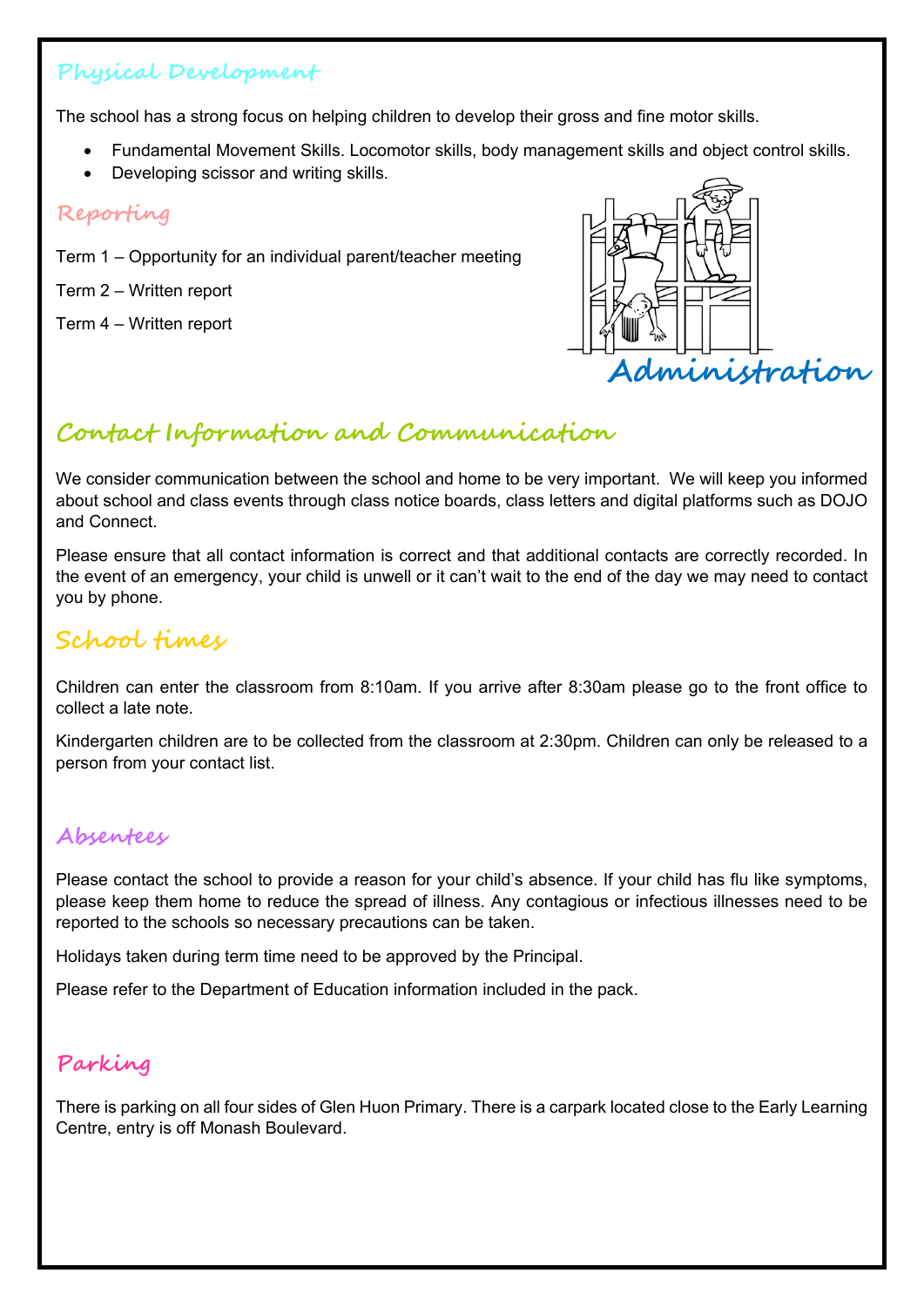## **Food and Drink Policy**

### **Traffic Light System**

Our school follows the "Traffic Light system" which encourages a wide range of foods that make up a balanced healthy diet. Please save "red food" ie chocolates, lollies, soft drink (high in fat, sugar and salt) for treats at home. We encourage 80% green and 20% amber foods in your child's lunch box. By focussing on healthy eating and drinking in the early years, we are aiming to instil positive values for life.

**Morning tea:** Please provide a piece or a small container of fruit and/or vegetables. If your child has a healthy appetite please include some additional food such as cheese, crackers etc. **Lunch**: Please provide a healthy lunch in a lunchbox. Children are encouraged to eat green food first, especially items that easily perish, ie sandwich, fresh fruit and vegetables and yoghurt. **Water Bottle:** Please provide your child with a bottle filled with water.



### **School Dress Code**

The school uniform is available from Uniform Concepts, 4/118 Spencer Street Bunbury. Please ensure there is a spare set of clothing in your child's bag in case of accidents (especially undergarments). Footwear must be comfortable and simple to take off and on, with Velcro straps and buckles and no thongs please. A broad brim, legionnaire or bucket hat is a compulsory item for every child. Please make sure all items of clothing are labelled with your child's name.

## **Toileting**

Your child needs to be encouraged to be independent in toileting.

This means your child is able to:

- Realise when they need to go to the toilet
- Adjust their own clothing accordingly
- Use toilet paper appropriately
- Wash their hands after using the toilet

It would be ideal for your child to be fully toilet trained before attending Kindy.

We are aware that at Kindy age many children will have toileting accidents. We will assist children, usually verbally to prompt them through the toileting process and to change their clothes if need be. We will endeavour to inform you if your child has had an accident, however the day can be busy, please check your child's bag for wet clothes.

If you need support with toilet training your child some supporting agents are:

- Your GP or Clinic Nurse
- Hudson Road 9795 9308
- Ngala 9368 9368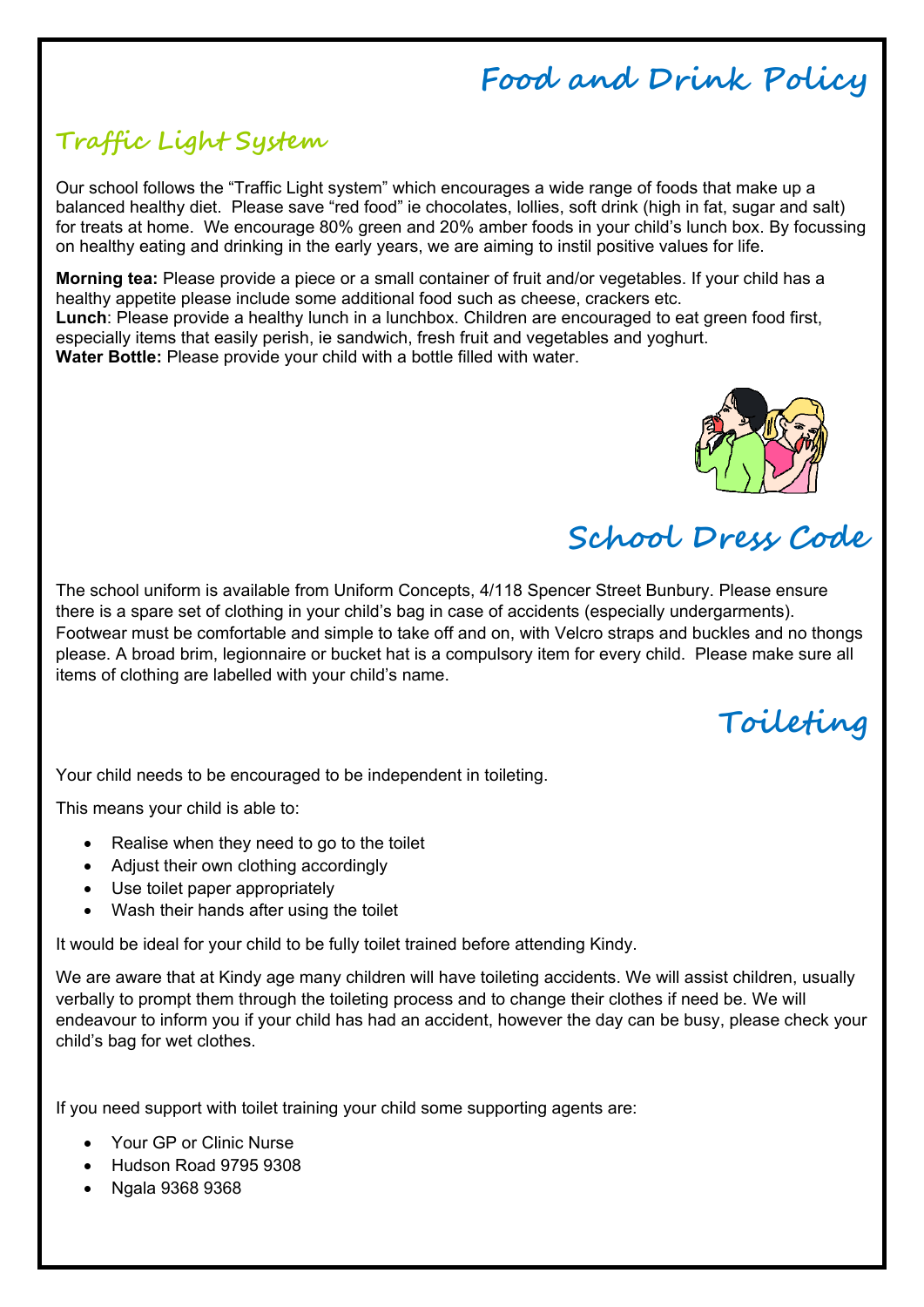## **Medical Information**

### **Illness**

Most children love coming to Kindy and want to attend even when they are sick. To help curb the spread of infections to other children and staff, please keep your child at home if they are unwell. Sleep and food are important contributors to being healthy. The WA Department of Health website (http:www.publichealth.gov.au/1/10/2/az\_diseases.pm) has information about communicable diseases.

If a child becomes ill during the day, the parent of guardian will be contacted and asked to come and collect the child. However, if we are unable to contact you, then the persons nominated as emergency contacts on the enrolment form will be contacted.

**It is extremely important that this information is kept up to date with telephone numbers. Please contact the administration if there are any changes to details.**

### **Allergies and Medical Conditions**

If your child has a medical condition (asthma, allergies etc) please notify the school. Where necessary an action plan will be formulated with you and the school administration, so that if an emergency arises directions can easily be followed. These plans need to be updated each year or if anything changes.

#### **Administering Medication**

The school is obliged to comply with reasonable requests for the assistance in the administration of medications. Staff can administer prescribed medication only after a parent or guardian and doctor have completed the authorisation form. Please contact the administration for authorisation forms.

#### **School Nurse**

The school nurse attends Glen Huon Primary School to complete a screening for all Kindy aged children. Please complete and return the consent forms when they are distributed by your class teacher. Enquires regarding this service can be made to Hudson Road on 9795 9308.

#### **Head Lice**

We ask all parent regularly check their child's hair for head lice. If lice are found, please treat promptly and inform the class teacher or school administration. If a notice is given about a case of head lice being detected please check your child's hair.

### **Cares and Concerns**

If you have any concerns about your child please do not hesitate to make a time to meet with your child's teacher. Your child's wellbeing is our first concern. Should anything happen at home to upset your child in anyway, we would appreciate you letting us know. Families experience many upsets (separations, deaths, illness, accidents). We encourage you to communicate with us for the benefit of your child. Any shared information will be kept strictly confidential.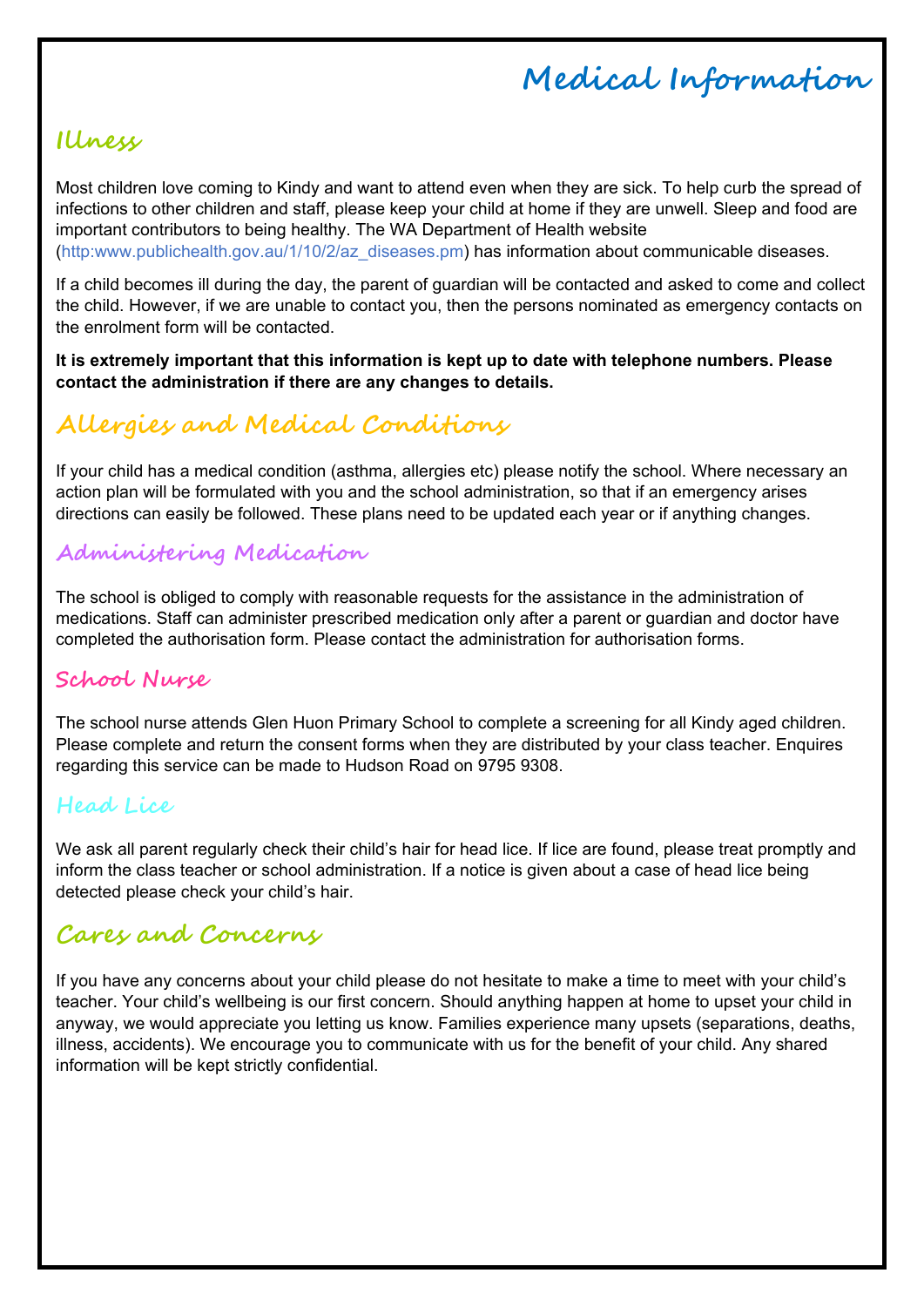## **Preparing for Kindergarten**

The first day of Kindergarten can be an anxious experience for both you and your child. Preparing your child is very important. Answer their questions honestly and in as much detail as they can understand.

Here are some tips:

#### A few weeks before:

- Talk positively about school.
- Read stories with you child about starting school.
- Go past the school and talk about how your child will be going to school there, the fun things they might do and the new friends they will make.
- Practice opening and closing their lunch box and water bottle.
- Practise going to the toilet by themselves, including hand washing.
- Practise nose blowing, including disposing of the tissue.
- Practise putting on and taking off shoes and socks.

#### A few days before:

- Discuss the Kindergarten routine with your child. Who will drop them off, at what time, when they will eat their lunch, who will pick them up and what time they will come home.
- Show your child their school belongings and talk to them about what they will need at school (bag, hat, lunch, water bottle) and try on their school uniform.
- Practise using lunch box again.
- Ensure your child has everything they need for school. Including a spare change of clothes.

#### Friday 28th January

• **The Kindy classrooms will be open from 2pm to 2:30pm for you and your child to meet the teacher, see the room and to drop off your booklist items.**

#### The first day of Kindy:

- Please make sure your child had a good night's sleep the day before.
- Plan to leave the house with plenty of time to arrive with out having to rush. Arrive at school a few minutes early, (no more than 5 minutes) arriving too early can lead to impatience and sometimes anxiety.
- When the doors open let your child enter before you. Bring their lunchbox, water bottle and morning tea container into the room.
- Encourage your child to say hello to the teacher, don't worry if they don't greet the teacher.
- Help your child place their water bottle, lunch box and fruit container on the designated shelf.
- Participate in an activity with your child. Tell you child that when the teacher rings the bells you will be going, and they will need to sit on the mat with the teacher.
- When the bells ring, try to make your goodbye quick without being rushed. Remind them who is picking them up and that you love them, give them a hug and a kiss and say goodbye.
- Please don't leave without saying goodbye to your child.
- If your child is uncertain or becomes upset the staff will assist your child to settle.
- Please make sure you are on time to collect your child at the end of the day, take the time to ask your child about their day and to look at what they did. (They will have something they made or painted to show you.)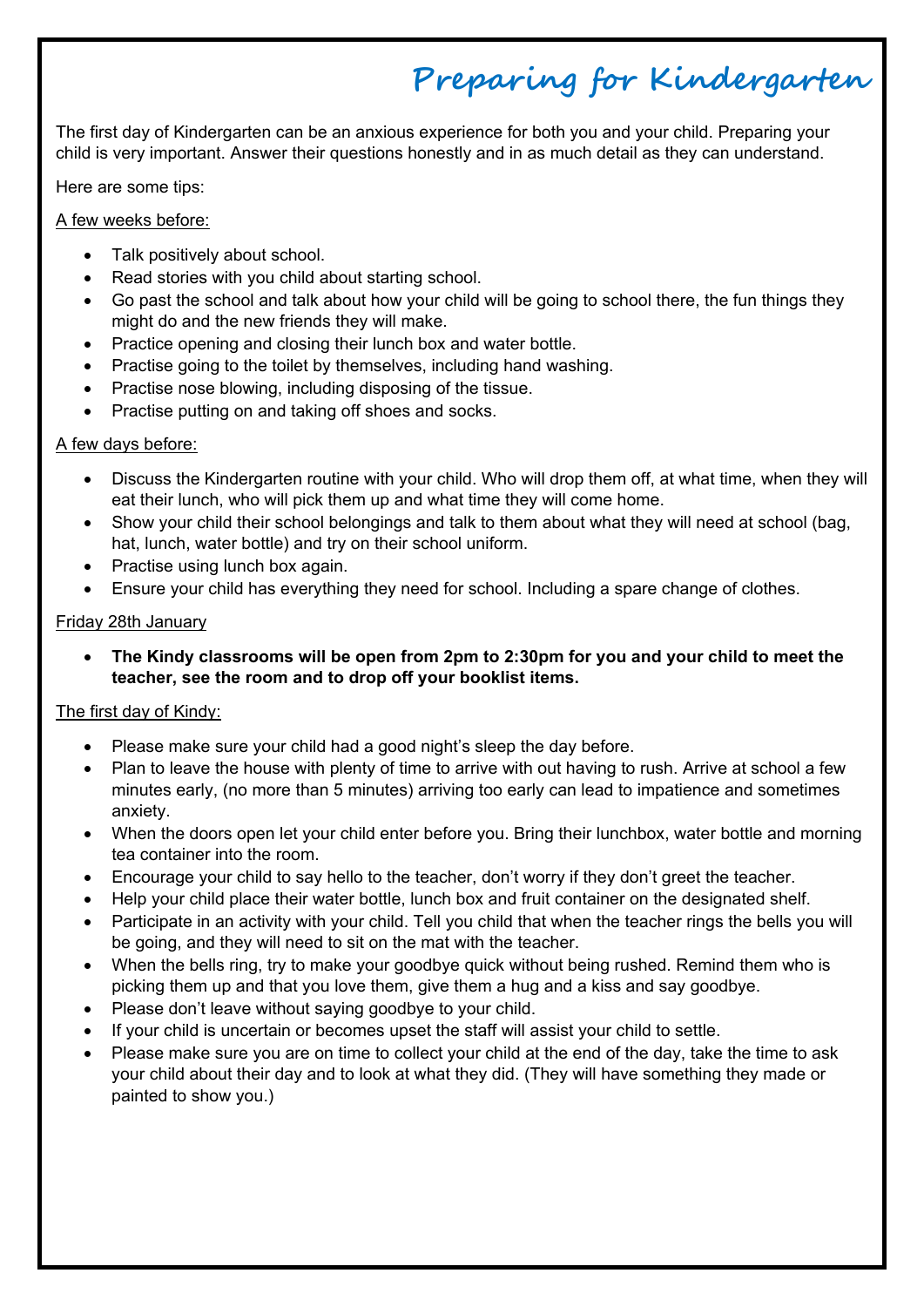## **Useful things to collect for Kindergarten**

We love to recycle, if you have access to items you think me might be able to use please let us know.

Below are some suggestions of items we collect:

- Cardboard boxes and rolls (not toilet rolls)
- Material, lace, ribbon, buttons
- Wrapping paper, cards, gift bags
- Clothes, suitable for dress ups
- Leaves, gumnuts, wood off cuts
- Plastic bags
- Toys (please think of Kindy before the charity shop)

We also appreciate donations of consumables:

- Paper plates
- Plain flour
- Cooking salt
- Cooking oil
- Ziplock bags
- Drinking straws
- Dish sponges
- Magic erasers
- Rice
- Pasta